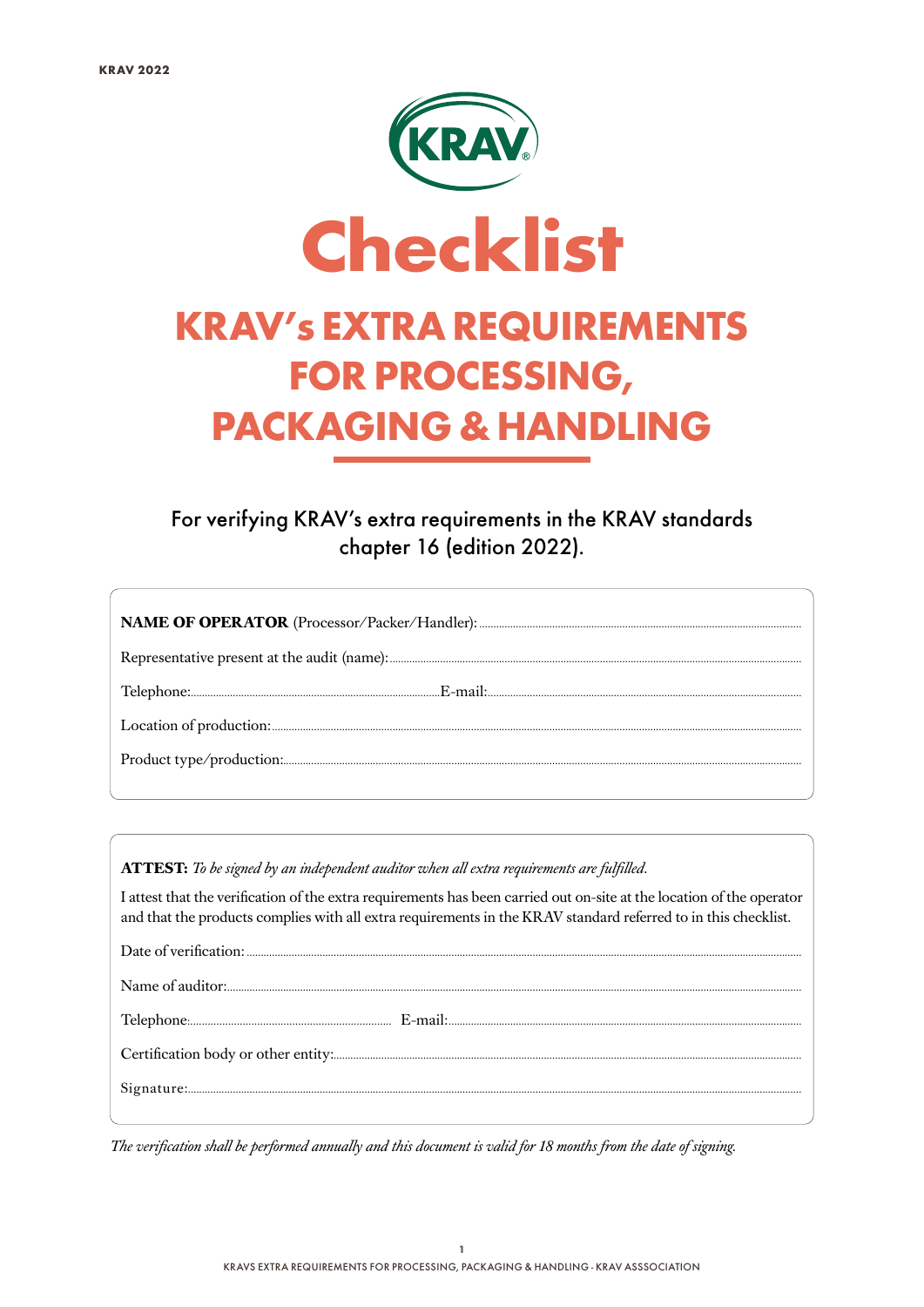## WAYS TO VERIFY THE EXTRA REQUIREMENTS

Ways to Verify the Extra Requirements This checklist shall be used to verify KRAV´s extra requirements in chapter 16 for processing and packaging plants or any plant handling unpacked products.

A prerequisite is that the operator is certified according to Regulation (EU) 2018/848 or to equivalent production rules in accordance with Article 33 in (EU) 2018/848. The product shall always be accompanied by a valid EU-certificate.

You will find more information about KRAVs extra requirements at our webpage: *[www.krav.se](www.krav.se/en/for-companies/extra-requirements-for-all-products/)* and the KRAV Standards at: *[www.krav.se/en/standards](https://www.krav.se/en/standards)*

The checklist shall be filled in and signed either by:

1. A person working as auditor at a certification body accredited for organic certification.

or

2. A person with experience from auditing according to standards for organic production or social responsibili ty, assigned by a KRAV-certified importer. It must be done by a person outside the company that is being audited.

KRAV has verification agreements with a number of certification bodies that can offer verification of KRAVs Extra Requirements, although any accredited Certification Body can use the checklists.

You will find a list of certification bodies with verification agreements here: *[www.krav.se](https://www.krav.se/en/asset/certification-bodies-with-verification-agreement/)*

The Operator must not use the KRAV-label, or state that the production is KRAV-certified. He or she can only state that KRAV´s extra requirements in chapter 16 (for the type of production that the checklist covers) have been verified.

The checklist for Processing, Packaging & Handling must be accompanied by a checklist for the primary production. If it is a product containing meat it must also be accompanied by the checklist for Slaughter. The checklists for primary production and slaughter are:

- Crops and honey only for production outside of the EU, EEA, Switzerland, USA, Canada, Australia, New Zealand and Japan.
- Sprouts, mushrooms and products from greenhouses
- Wild harvest production
- Dairy products
- Egg products
- Meat products from cattle
- Meat products from pigs
- Meat products from sheep
- Meat products from poultry
- Slaughter for all kinds of meat products
- NOP-certified products

The checklist is only valid as verification when all extra requirements are fulfilled. When asked for, the verification notes under each question, must be filled in.

#### **For questions please contact: [food@krav.se](mailto:food%40krav.se?subject=)**

It is the KRAV-certified importers responsibility to:

- Make a Labelling Agreement, if the products are KRAV-labelled by the operator.
- Ask for a GMO-free Certificate and/or GMO-analysis, for products with high risk for GMO.

More information: *[www.krav.se](https://www.krav.se/en/asset/certification-bodies-with-verification-agreement/)*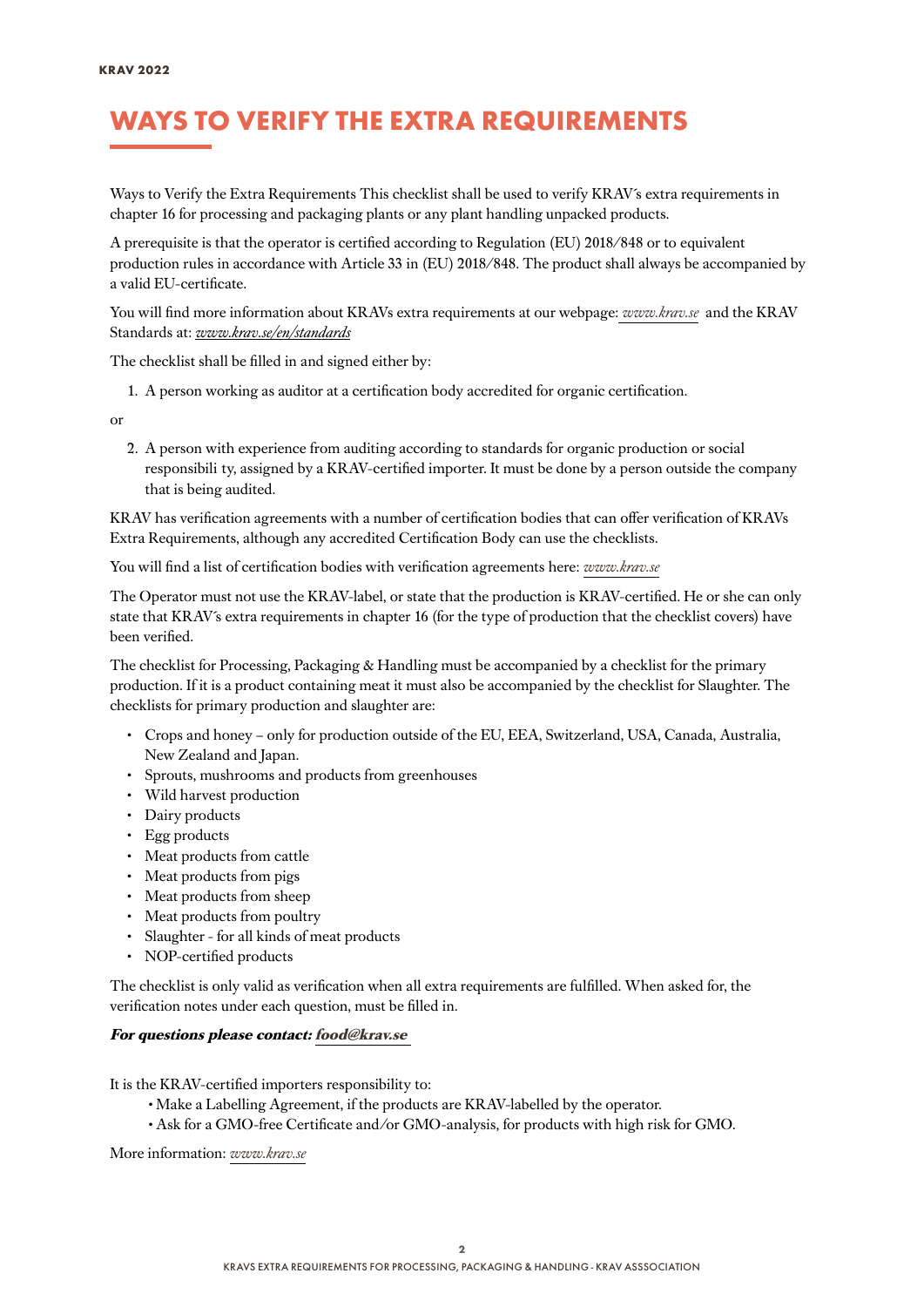## PART 1. EXTRA REQUIREMENTS FOR THE INGREDIENTS/PRODUCTS

The extra requirements shall to be verified for each ingredient/product. For mult-ingredient products one checklist shall be used for each product. For products with only one ingredient the checklist can be used for several products handled by the same operator.

| Verification of the extra requirement is made with a checklist attached, see annex.                                                        |
|--------------------------------------------------------------------------------------------------------------------------------------------|
| Verification of the extra requirement is made through a certification/system for supplier evaluation that<br>KRAV recognize <sup>2</sup> . |
|                                                                                                                                            |
| There are no extra requirements in the KRAV standard for this ingredient/product.                                                          |
|                                                                                                                                            |
|                                                                                                                                            |
|                                                                                                                                            |
| Verification of the extra requirement is made with a checklist attached, see annex.                                                        |
| Verification of the extra requirement is made through a certification/system for supplier evaluation that<br>KRAV recognize <sup>2</sup> . |
|                                                                                                                                            |
| There are no extra requirements in the KRAV standard for this ingredient/product.                                                          |
|                                                                                                                                            |
|                                                                                                                                            |
|                                                                                                                                            |
| Verification of the extra requirement is made with a checklist attached, see annex.                                                        |
| Verification of the extra requirement is made through a certification/system for supplier evaluation that<br>KRAV recognize <sup>2</sup> . |
|                                                                                                                                            |
| There are no extra requirements in the KRAV standard for this ingredient/product.                                                          |

- 1 Country in which the crop is produced or the animal brought up.
- 2 Information on standards/systems for supplier evaluation recognized by KRAV: *[www.krav.se](https://www.krav.se/en/asset/recognized-systems-for-certification-of-supplier-evaluation-which-fulfill-kravs-extra-requirements-for-social-responsibility/)*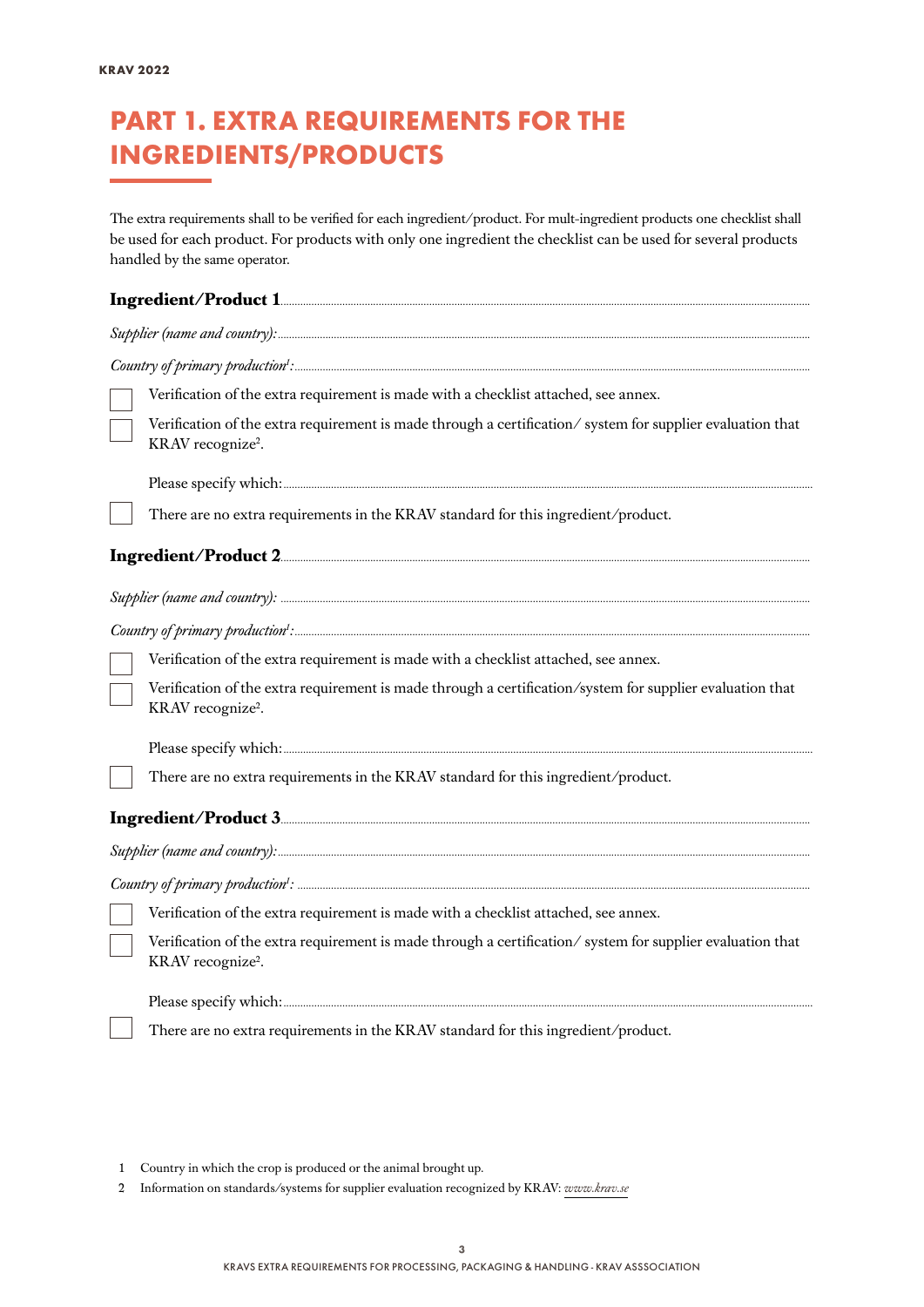| Verification of the extra requirement is made with a checklist attached, see annex.                                                                                                                                                                                                                           |
|---------------------------------------------------------------------------------------------------------------------------------------------------------------------------------------------------------------------------------------------------------------------------------------------------------------|
| Verification of the extra requirement is made through a certification/system for supplier evaluation that<br>KRAV recognize <sup>2</sup> .                                                                                                                                                                    |
|                                                                                                                                                                                                                                                                                                               |
| There are no extra requirements in the KRAV standard for this ingredient/product.                                                                                                                                                                                                                             |
|                                                                                                                                                                                                                                                                                                               |
|                                                                                                                                                                                                                                                                                                               |
|                                                                                                                                                                                                                                                                                                               |
| Verification of the extra requirement is made with a checklist attached, see annex.                                                                                                                                                                                                                           |
| Verification of the extra requirement is made through a certification/system for supplier evaluation that<br>KRAV recognize <sup>2</sup> .                                                                                                                                                                    |
|                                                                                                                                                                                                                                                                                                               |
| There are no extra requirements in the KRAV standard for this ingredient/product.                                                                                                                                                                                                                             |
| If there are more than five ingredients/products to be KRAV-certified, please add a supplement with the corresponding<br>information for the remaining ingredients/products.                                                                                                                                  |
| <b>EU-organic or conventional ingredients</b>                                                                                                                                                                                                                                                                 |
| To be KRAV-labelled, the final product must contain at least 90% KRAV-certified ingredients.                                                                                                                                                                                                                  |
| The product only contains ingredients where the extra requirements are verified, i.e. all the ingredients<br>can be KRAV-certified.                                                                                                                                                                           |
| The product contains EU-organic ingredient(s) (for these ingredients the extra requirements isn't verified) and/<br>or conventional ingredients, and the National Authority have approved the use of the conventional ingredients<br>in organic products. If so, please fill in the following specifications: |
| The product contains the following EU-organic ingredient(s) (for these ingredients the extra requirements                                                                                                                                                                                                     |
|                                                                                                                                                                                                                                                                                                               |
|                                                                                                                                                                                                                                                                                                               |
|                                                                                                                                                                                                                                                                                                               |

The product contains the following conventional ingredient(s):.....................................................................................................

Please specify the total percentage of conventional ingredients: ....................................................................................................

#### **Additives**

There are no additives

The product contains the following additives:

I have verified that the additives are permitted in KRAV-certified products of this kind.

See Appendix 2 Additives in KRAV's Standards *[krav.se/krav-standards](https://www.krav.se/en/standards/download-krav-standards/)*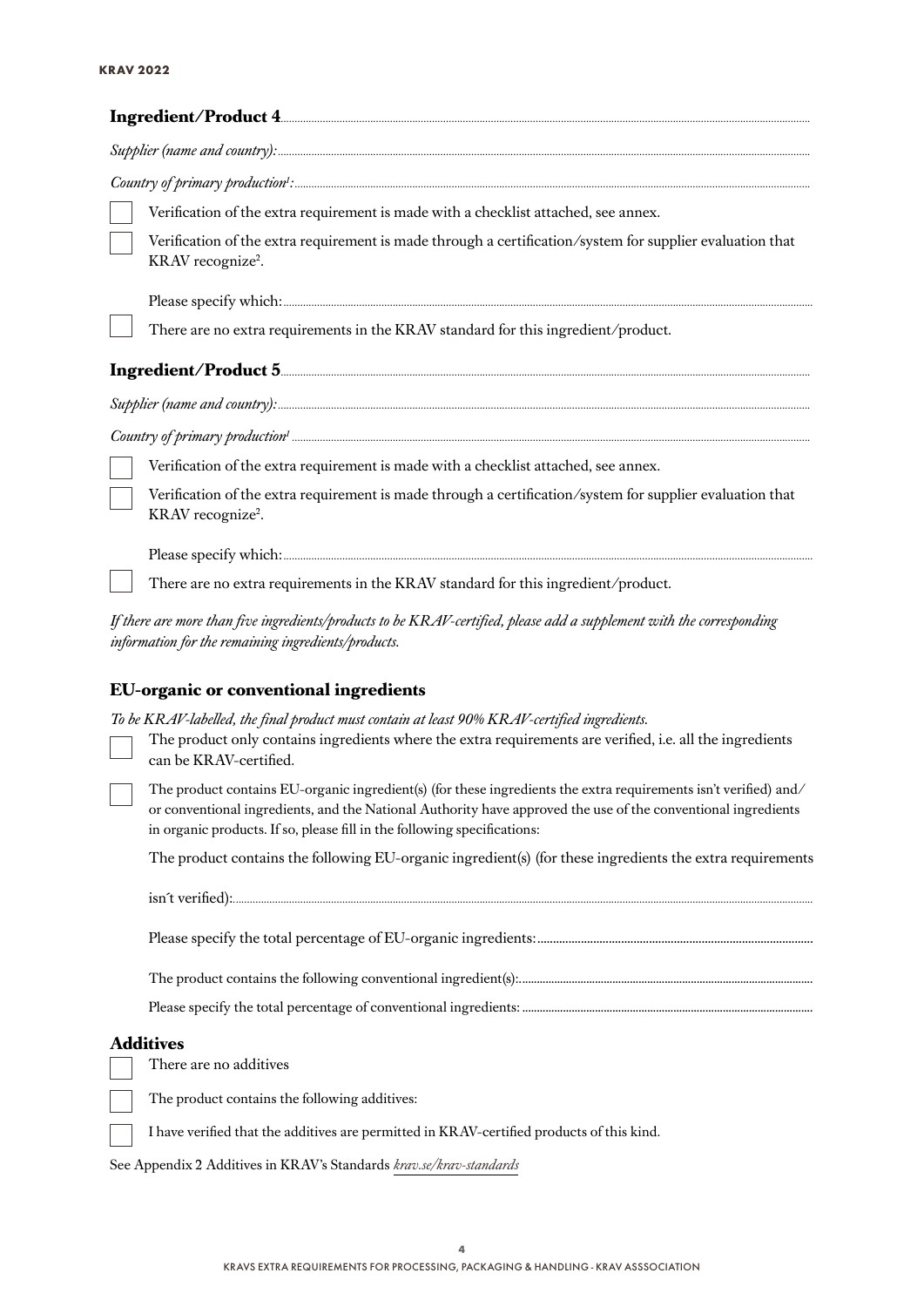### PART 2. SOCIAL RESPONSIBILITY IN PROCESSING, PACKAGING AND HANDLING

The production, including primary production, takes place in the European Union, the EEA area, Switzerland, UK, USA, Canada, Australia, New Zealand or Japan.

The operator has less than 10 employees, and are exempt from the documentation requirement.

The operator is certified according to a KRAV recognized standard for social responsibility or evaluated according to a KRAV recognized system for supplier evaluation.<sup>1</sup> (Certificate or corresponding document shall be sent to the buyer.)

*If any of the conditions above are fulfilled, you do not have to fill in the checklist for social responsibility below.*

#### 16.4 SOCIAL RESPONSIBILITY – CHECKLIST

|                                                                                                                                                                                                                                                                                                               | Fulfilled | Not fulfilled |
|---------------------------------------------------------------------------------------------------------------------------------------------------------------------------------------------------------------------------------------------------------------------------------------------------------------|-----------|---------------|
| 16.4.2 National legislation on labour law must be complied with.                                                                                                                                                                                                                                              |           |               |
|                                                                                                                                                                                                                                                                                                               |           |               |
| 16.4.3 Products cannot be KRAV-certified if there are human rights violations<br>associated with the production. Activities where production takes place must<br>comply with the ILO core conventions, the UN Convention on the Rights of the<br>Child, and the UN Universal Declaration of Human Rights. (K) |           |               |
|                                                                                                                                                                                                                                                                                                               |           |               |
| 16.4.4 Forced or involuntary labour is prohibited.                                                                                                                                                                                                                                                            |           |               |
|                                                                                                                                                                                                                                                                                                               |           |               |
| 16.4.5 Employees must be treated equally, provided with the same opportunities<br>and not be subjected to discrimination.                                                                                                                                                                                     |           |               |
|                                                                                                                                                                                                                                                                                                               |           |               |
| 16.4.6. It is prohibited to employ children under 15 years of age. (K)<br>ILO's exception for limited extra work in accordance with ILO convention 138 applies.                                                                                                                                               |           |               |
|                                                                                                                                                                                                                                                                                                               |           |               |

1 Information on standards/systems for supplier evaluation recognized by KRAV: *[www.krav.se/en/](https://www.krav.se/en/asset/recognized-systems-for-certification-of-supplier-evaluation-which-fulfill-kravs-extra-requirements-for-social-responsibility/)*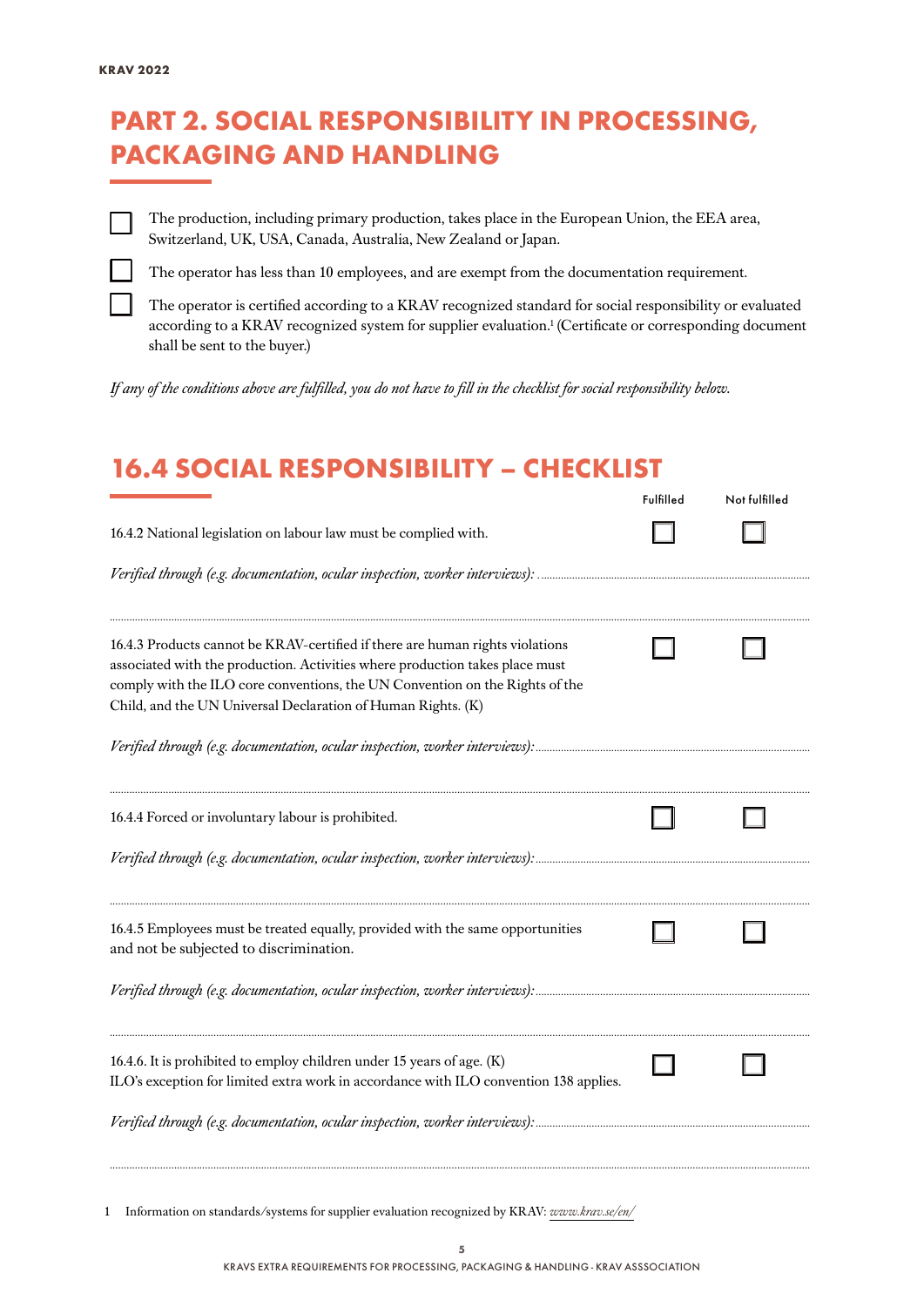# 16.4 SOCIAL RESPONSIBILITY – CHECKLIST

|                                                                                                                                                 | Fulfilled | Not fulfilled |
|-------------------------------------------------------------------------------------------------------------------------------------------------|-----------|---------------|
| 16.4.7 When child and young employees under 18 years of age are hired, it must<br>be ensured that:                                              |           |               |
| the work is not harmful to their health or development<br>the number of hours or scheduling of work does not affect<br>their school attendance. |           |               |
|                                                                                                                                                 |           |               |
| 16.4.8. Employees must have the opportunity to organize and the right<br>to collective bargaining.                                              |           |               |
|                                                                                                                                                 |           |               |
| 16.4.9. Employers must comply at the least with the alternative which follows that<br>most benefits employees:                                  |           |               |
| the statutory minimum wage in each respective country or<br>the industry standard implemented through collective bargaining<br>agreements.      |           |               |
|                                                                                                                                                 |           |               |
| 16.4.10. National legislation regarding working hours and overtime<br>must be complied with.                                                    |           |               |
|                                                                                                                                                 |           |               |
| 16.4.11. The work environment must be safe and not present a health risk.                                                                       |           |               |
|                                                                                                                                                 |           |               |
| 16.4.12. All employees must have a binding employment contract.                                                                                 |           |               |
|                                                                                                                                                 |           |               |

*..........................................................................................................................................................................................................................................................*